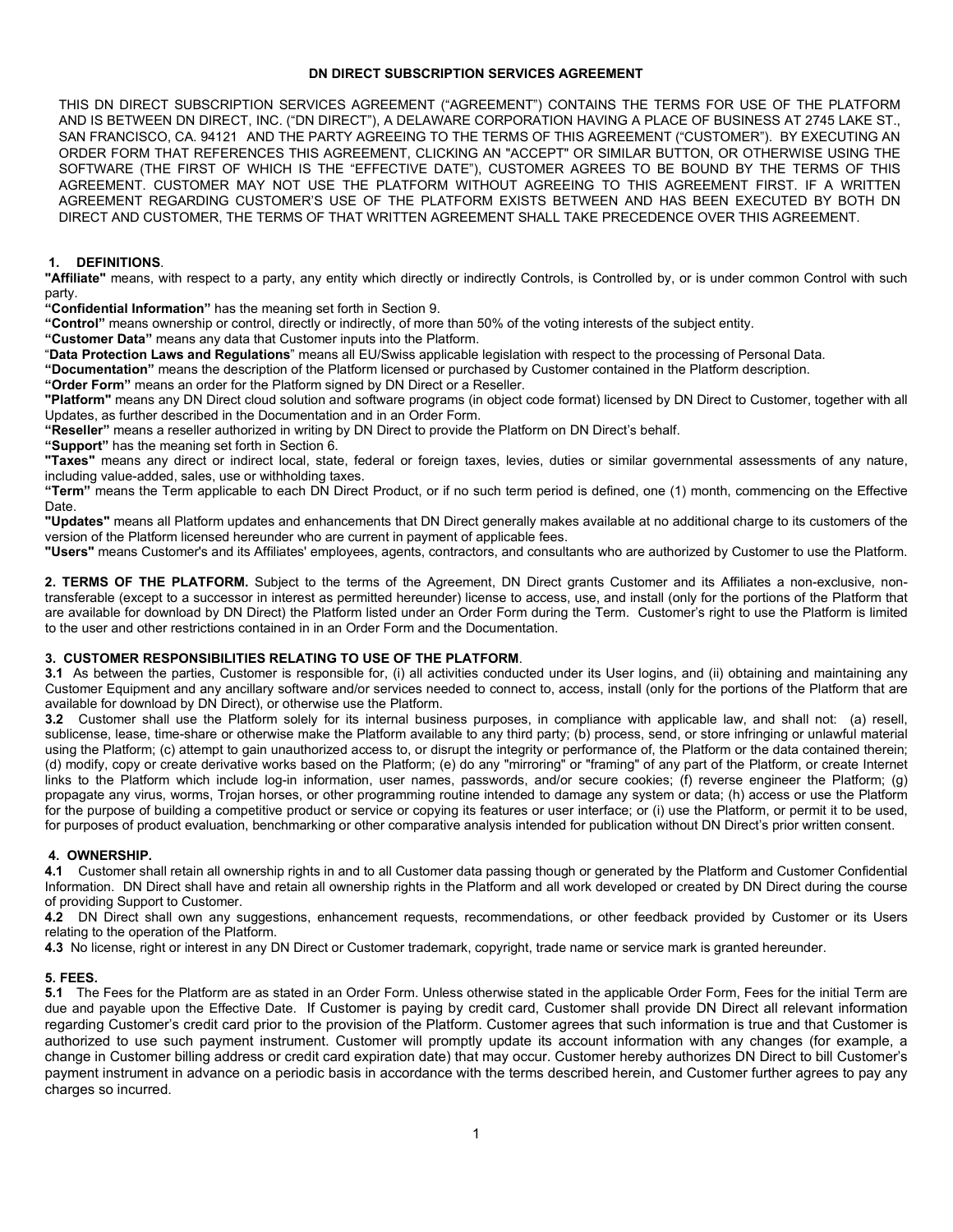**5.2** Upon execution of this Agreement, payment obligations are non-cancelable and, except as expressly provided in this Agreement, upon payment, all payments made by Customer are non-refundable. All undisputed fees due hereunder shall be due and payable within thirty (30) days of receipt of invoice. Any payment not received from Customer by the due date may accrue (except for amounts then under reasonable and good faith dispute) late charges at the rate of 1.5% of the outstanding balance per month, or the maximum rate permitted by law, whichever is lower, from the date such payment was due until the date paid. Failure to make payments in accordance with this Section may result in suspension of Customer's ability to access or use the Platform until payment is made. In the event Customer issues purchase orders in its normal course of business, Customer shall provide DN Direct with a purchase order upon execution of this Agreement, or if Customer does not provide DN Direct with such purchase order, Customer authorizes DN Direct to accept this Agreement in lieu of a purchase order.

**5.3** Customer is responsible for monitoring Customer's use of the Platform. If Customer is aware that its use of the Platform is found to be greater than the number of tier restrictions licensed hereunder, Customer shall notify DN Direct or Reseller of such excess use. DN Direct or Reseller will invoice Customer for the additional Fees for the period commencing on the date of excess use through the remainder of the Term, and the unpaid Fees shall be payable in accordance with Section 5.1.

**5.4** Unless otherwise provided, the fees do not include any Taxes. Customer is responsible for paying all Taxes, including, but not limited to sales, use, GST, and VAT taxes, associated with its purchases hereunder, excluding Taxes based on DN Direct's or Reseller's net income or property. If an invoice includes Taxes, Customer is responsible for such Taxes, unless Customer provides a valid tax exemption certificate authorized by the appropriate taxing authority upon execution of this Agreement. Taxes not included on an invoice shall be the responsibility of the Customer to remit to the appropriate tax authorities as necessary.

**6. SUPPORT.** DN Direct shall provide basic e-mail Support provided Customer is current on payment of the Fees.

## **7. WARRANTIES**.

**7.1** Each party represents and warrants that (i) it has the legal power to enter into and perform under this Agreement; and (ii) it shall comply with all other applicable laws in its performance hereunder.

**7.2** DN Direct warrants to Customer that the Platform will substantially conform in all material respects to the Documentation ("Platform Warranty"). The Platform Warranty does not apply when: (a) the Platform that has been modified by any party other than DN Direct; or (b) the Platform that has been improperly used and/or installed in a manner other than as authorized under the Agreement to the extent such modification(s) or improper installation cause the Platform to be nonconforming. As Customer's sole and exclusive remedy and DN Direct's entire liability for any breach of the foregoing warranty, DN Direct will repair or replace any nonconforming Platform so that it operates as warranted or, if DN Direct is unable to do so, terminate the license for such Platform and return or request the Reseller to return the license fees paid for the nonconforming Platform, pro-rated from the date of termination.

**7.3** EXCEPT AS EXPRESSLY PROVIDED HEREIN, NEITHER PARTY MAKES ANY WARRANTIES OF ANY KIND, WHETHER IMPLIED, STATUTORY OR OTHERWISE, INCLUDING ANY WARRANTIES OF MERCHANTABILITY OR FITNESS FOR A PARTICULAR PURPOSE. DN Direct DOES NOT WARRANT THE OPERATION OF THE PLATFORM AND RESULTS OF THE PROFESSIONAL SERVICES WILL BE UNINTERRUPTED OR ERROR-FREE. CUSTOMER ACKNOWLEDGES AND AGREES THAT CUSTOMER IS SOLELY REPONSIBLE FOR THE DECISIONS IT MAKES FROM DATA THAT IS PROVIDED AS OUTPUT FROM THE PLATFORM.

## **8. PATENT AND COPYRIGHT INDEMNITY.**

**8.1** DN Direct shall defend, indemnify and hold Customer harmless against any loss, damage or costs (including reasonable attorneys' fees) incurred in connection with claims, demands, suits, or proceedings ("Claims") made or brought against Customer by a third party alleging that the use of the Platform as contemplated hereunder infringes the U.S. intellectual property rights of such third party, provided that Customer (a) promptly gives written notice of the Claim to DN Direct; (b) gives DN Direct sole control of the defense and settlement of the Claim (provided that DN Direct may not settle any Claim unless it unconditionally releases Customer of all liability); and (c) provides to DN Direct, at DN Direct's cost, all reasonable assistance.

**8.2** DN Direct may, at its sole option and expense: (i) procure for Customer the right to continue using the Platform under the terms of this Agreement; (ii) replace or modify the Platform to be non-infringing without material decrease in functionality; or (iii) if the foregoing options are not reasonably practicable, terminate the license for the Platform and refund Customer or request the Reseller to refund the prepaid fees for the remainder of the then-current Term after the date of termination.

**8.3** DN Direct shall have no liability for any Claim to the extent the Claim is based upon (i) the use of the Platform in combination with any other product, service or device not furnished, recommended or approved by DN Direct, if such Claim would have been avoided by the use of the Platform, without such product, service or device; or (ii) Customer's use of the Platform other than in accordance with this Agreement.

**8.4** The provisions of this Section 8 set forth DN Direct's sole and exclusive obligations, and Customer's sole and exclusive remedies, with respect to infringement or misappropriation of third party intellectual property rights of any kind.

# **9. CONFIDENTIALITY**.

**9.1** As used herein, "Confidential Information" means all confidential and proprietary information of a party ("Disclosing Party") disclosed to the other party ("Receiving Party"), whether orally or in writing, that is designated as confidential or that reasonably should be understood to be confidential given the nature of the information and the circumstances of disclosure, including the terms and conditions of this Agreement (including pricing and other terms reflected under this Agreement), the Platform, Documentation, business and marketing plans, technology and technical information, product designs, and business processes. Confidential Information shall not include any information that: (i) is or becomes generally known to the public without breach of any obligation owed to Disclosing Party; (ii) was known to Receiving Party prior to its disclosure by Disclosing Party without breach of any obligation owed to Disclosing Party; (iii) was independently developed by Receiving Party without breach of any obligation owed to Disclosing Party; or (iv) is received from a third party without breach of any obligation owed to Disclosing Party.<br>9.2 Receiving Party shall not disclose any Confidential Information of Disclosing Par

**9.2** Receiving Party shall not disclose any Confidential Information of Disclosing Party for any purpose outside the scope of this Agreement, except with Disclosing Party's prior written consent. Receiving Party shall protect the confidentiality of Disclosing Party's Confidential Information in the same manner that it protects the confidentiality of its own confidential information of like kind (but in no event using less than reasonable care). Notwithstanding the foregoing, DN Direct may use, for its business purposes, data generated by or through the use of the Platform in anonymized format. Receiving Party shall promptly notify Disclosing Party if it becomes aware of any actual or reasonably suspected breach of confidentiality of Disclosing Party's Confidential Information.